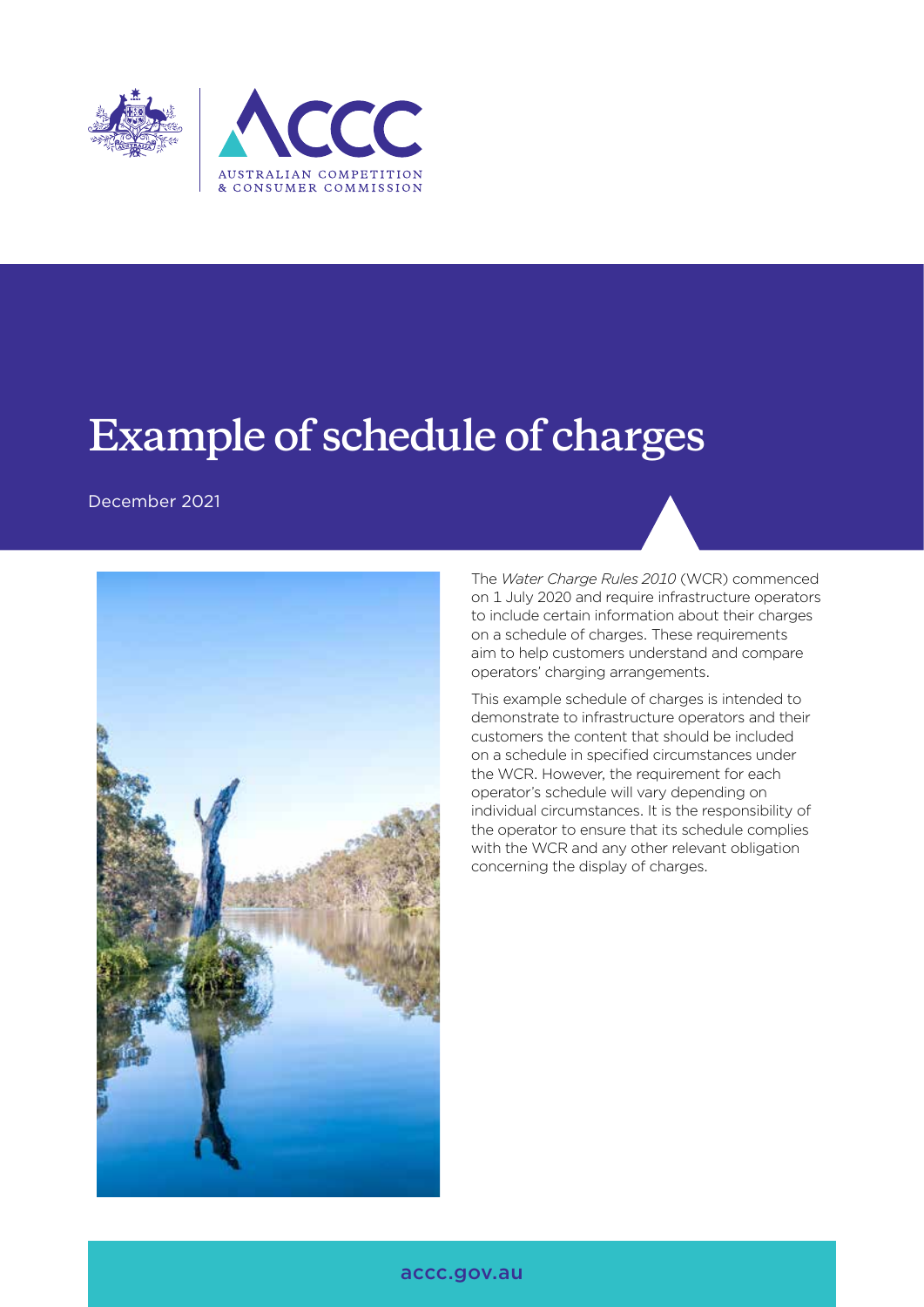| <b>DEAKIN IRRIGATION</b>           |  |
|------------------------------------|--|
| <b>Schedule of Charges</b>         |  |
| Valid: 1 July 2020 to 30 June 2021 |  |

(This is the date from which each individual charge applies unless otherwise specified)

The charges on this schedule of charges relate to the Deakin River and the Deakin River Resource Plan.

All listed charges are payable by 30 June each year and are charged in two instalments: 1 July and 1 January each year.

Your payment will be due 20 business days after you receive your invoice.

(All charges and fees are due at this time unless otherwise specified)

| Infrastructure<br>access fee -<br>District A<br>Infrastructure<br>access fee -<br>District B<br>Outlet charge<br>- irrigation<br>customer | \$20/ML of general security water<br>delivery right (WDR)<br>\$75/ML of high security WDR<br>\$15/ML of general security WDR<br>\$65/ML of high security WDR<br>\$2.00/ML of WDR | instalme<br>must als<br>The nam<br><b>FRule 13</b>         |
|-------------------------------------------------------------------------------------------------------------------------------------------|----------------------------------------------------------------------------------------------------------------------------------------------------------------------------------|------------------------------------------------------------|
|                                                                                                                                           |                                                                                                                                                                                  |                                                            |
|                                                                                                                                           |                                                                                                                                                                                  |                                                            |
|                                                                                                                                           | Small meter (11-20 ML/day flow<br>rate) - \$2,000 per connection<br>Large meter (>40 ML/day flow<br>rate) - \$3,200 per connection                                               | If applica<br>includec<br>The amo<br>informat              |
| Outlet charge<br>- stock and<br>domestic<br>customer                                                                                      | \$600 per connection                                                                                                                                                             | schedule<br>exceptic<br>The sche                           |
| Administration<br>fee                                                                                                                     | \$100 per account                                                                                                                                                                | of water<br>which th                                       |
| Variable charges                                                                                                                          |                                                                                                                                                                                  |                                                            |
| Delivery fee -<br>District A                                                                                                              | \$27.50/ML                                                                                                                                                                       | The sche<br>of water<br>which th                           |
| Delivery fee -<br>District B                                                                                                              | \$23.75/ML                                                                                                                                                                       |                                                            |
| Casual usage<br>charge                                                                                                                    | 1 July 2020 to 31 December 2020<br>\$50/ML<br>1 January 2021 to 30 June 2021<br>\$55/ML                                                                                          | Infrastru<br>terms or<br>continue<br>and 'wat<br>wish to a |

The date that the schedule of charges comes into effect must be on the schedule of charges. There must also be a statement that this is the date from which each individual charge applies unless otherwise specified. [Rules 11(1)(b) and 13, item 4(a)]

Rule 15 of the WCR sets out when a schedule of charges should be published and given to customers.

A schedule of charges must set out (if applicable) the water resource, catchment or district, and the water resource plan to which the charge relates. [Rule 13, item 1(b)(i)]

For each infrastructure charge or planning and management charge, the schedule of charges must include information on the circumstances in which the charge is payable. [Rule 13, item 1(b)]

If the charge is payable by instalments, the number of ents and the intervals at which the charge is payable so be included. [Rule  $13$ , item  $1(e)$ ]

ne of each charge must be on the schedule of charges.  $[8, 12, 12]$ 

able, the district to which the charge relates should be d on the schedule of charges. [Rule 13, item 1(b)(i)]

ount of each charge or the details of rates and all other tion needed to determine that amount must be on the e of charges. [Rule 13, item 1(c)(i)] There are some ons, for example, connection/disconnection fees.

edule of charges must set out (if applicable) the class access right, irrigation right or water delivery right to ne charge relates. [Rule 13, item 1(b)(iii)]

edule of charges must set out (if applicable) the class access right, irrigation right or water delivery right to ne charge relates. [Rule 13, item 1(b)(iii)]

Infrastructure operators can still use local terminology fo<mark>r</mark> n their schedule of charges. For example, operators can e to label 'water delivery rights' as 'delivery entitlements' ter access entitlements' as 'water entitlements' if they do so.

t is not possible for an infrastructure operator to put the of a charge on its schedule of charges, it should put the of rates and all other details to enable the customer to determine the amount. [Rule 13, item 1(c)(i)]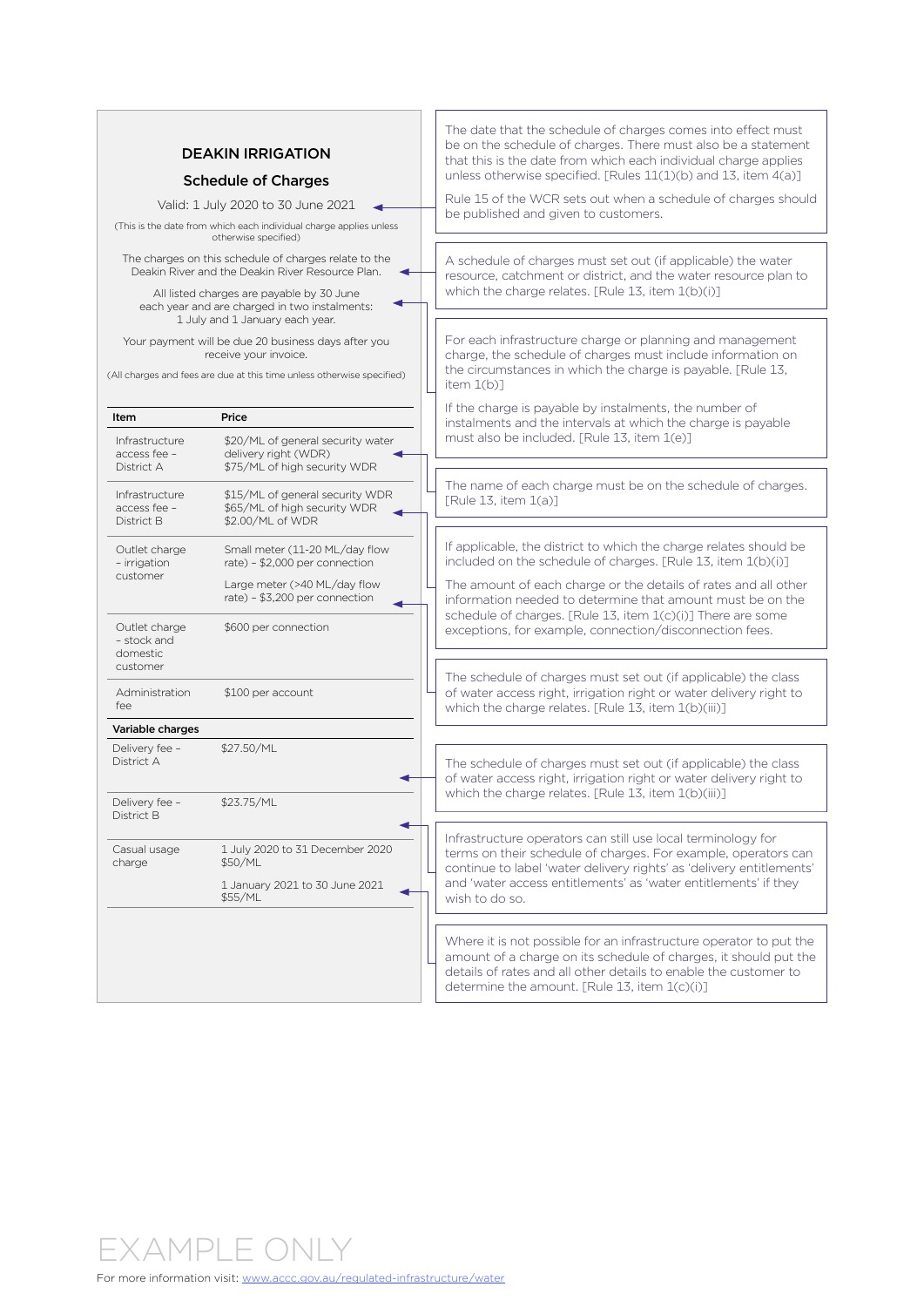| Deakin Irrigation<br>Pass-through<br>(Recovery of<br>WaterNSW<br>conveyance<br>licence) charge<br>Deakin Irrigation<br>Pass-through<br>charge - usage | \$1.40/ML<br>\$14.34/ML                                                                                                                                                                                                                                |                                    |                                                                                                                                 | Infrastructure and planning and management charges levied on<br>an infrastructure operator (taking account of any discounts) on<br>the basis of:<br>a. water access rights held or used by the operator<br>specifically for the purposes of meeting distribution<br>losses, or<br>b. infrastructure used by the operator to extract water from<br>a watercourse or discharge water to a watercourse in the<br>course of providing a service to the operator's customers<br>are defined as network operation charges. [Rule 9A(9)] |
|-------------------------------------------------------------------------------------------------------------------------------------------------------|--------------------------------------------------------------------------------------------------------------------------------------------------------------------------------------------------------------------------------------------------------|------------------------------------|---------------------------------------------------------------------------------------------------------------------------------|-----------------------------------------------------------------------------------------------------------------------------------------------------------------------------------------------------------------------------------------------------------------------------------------------------------------------------------------------------------------------------------------------------------------------------------------------------------------------------------------------------------------------------------|
| (Recovery of<br>WaterNSW bulk<br>water charges)<br>Deakin Irrigation<br>Pass-through<br>charge - usage<br>(Recovery<br>of Water                       | \$1.82/M                                                                                                                                                                                                                                               |                                    |                                                                                                                                 | Network operation charges may be recovered as separate<br>charge(s) or as a component of general charges levied on<br>customers. However if levied as a separate charge, any separate<br>charges must not recover in total more than the total amount of<br>the network operation charge. [Rule 9A(1)-(2)]                                                                                                                                                                                                                        |
| Administration<br>Ministerial<br>Corporation<br>charge)                                                                                               |                                                                                                                                                                                                                                                        |                                    |                                                                                                                                 | An infrastructure charge or planning and management charge<br>levied on an infrastructure operator (taking account of any<br>discounts), that is not a network operation charge, is an<br>ancillary charge.                                                                                                                                                                                                                                                                                                                       |
| Deakin Irrigation<br>Pass-through<br>charge - usage<br>(Recovery of<br><b>NSW Government</b><br>contribution to the<br>MDBA)                          | \$1.58/ML                                                                                                                                                                                                                                              |                                    |                                                                                                                                 | Ancillary charges must be recovered through one or more<br>infrastructure charges that:<br>are levied separately<br>п<br>recover the same total amount of the charge being<br>passed through                                                                                                                                                                                                                                                                                                                                      |
| determination.                                                                                                                                        | The authority for the Water Administration and<br>Ministerial Corporation (WAMC) charge is s. 11 and<br>schedule 1 of the IPART Act, and IPART's WAMC                                                                                                  |                                    |                                                                                                                                 | are recovered on the same basis as the original charge, and<br><b>C</b><br>are not levied on the basis of the number of units of water<br>delivery right or water drainage right held. [Rule 9A(3)-(6)]                                                                                                                                                                                                                                                                                                                           |
|                                                                                                                                                       | The WAMC charges recover the costs of water<br>management and planning activities and services.<br>These services are currently delivered by DPIE,<br>NRAR and WaterNSW on behalf of WAMC. For more<br>information, please refer to the IPART website. |                                    |                                                                                                                                 | For planning and management charges, the schedule of<br>charges must include information on the legislative, contractual<br>or other authority for the charge. [Rule 13, item 3]                                                                                                                                                                                                                                                                                                                                                  |
| Other fees                                                                                                                                            |                                                                                                                                                                                                                                                        |                                    |                                                                                                                                 |                                                                                                                                                                                                                                                                                                                                                                                                                                                                                                                                   |
| Connection/<br>Disconnection fee                                                                                                                      | The charge will be determined<br>based on the recovery of<br>reasonable costs at the time of<br>connection or disconnection.                                                                                                                           |                                    |                                                                                                                                 | The schedule should also include any other information that is<br>reasonably necessary or desirable to explain the charges to the<br>customer. [Rule 13, item 4(b)(v)]                                                                                                                                                                                                                                                                                                                                                            |
| Transformation fee                                                                                                                                    | \$200                                                                                                                                                                                                                                                  |                                    |                                                                                                                                 | Where it is not possible for an infrastructure operator to put the                                                                                                                                                                                                                                                                                                                                                                                                                                                                |
| Description of infrastructure charges                                                                                                                 |                                                                                                                                                                                                                                                        |                                    |                                                                                                                                 | amount of a disconnection/connection charge on its schedule<br>of charges, it is required to use words to this effect on its                                                                                                                                                                                                                                                                                                                                                                                                      |
| Administration fee                                                                                                                                    | Covers the cost of account<br>administration (including<br>postage, preparation of invoices<br>and Deakin Irrigation's quarterly<br>newsletter).                                                                                                       |                                    |                                                                                                                                 | schedule of charges. [Rule 13, item 1(c)(ii)]<br>A transformation fee is a fee charged by an irrigation                                                                                                                                                                                                                                                                                                                                                                                                                           |
| Casual usage<br>charge                                                                                                                                | The delivery of water in a season<br>in excess of the volume of water<br>delivery rights held.                                                                                                                                                         | [Water Market Rules 2009, Rule 13] |                                                                                                                                 | infrastructure operator when an irrigator applies to permanently<br>transform their entitlement to water under an irrigation right<br>into a water access entitlement. This fee must not exceed<br>the reasonable and efficient costs likely to be incurred by the                                                                                                                                                                                                                                                                |
| Connection/<br>disconnection fee                                                                                                                      | Physical connection/<br>disconnection of the customer<br>to/from the Deakin Irrigation's<br>network.                                                                                                                                                   |                                    | irrigation infrastructure operator in processing the application.<br>Transformation fees are not infrastructure or planning and |                                                                                                                                                                                                                                                                                                                                                                                                                                                                                                                                   |
| Deakin Irrigation<br>Pass-through<br>charge (Recovery<br>of NSW<br>Government<br>contribution to the<br>MDBA)                                         | Recovers the costs of the NSW<br>Government's contribution<br>to the Murray-Darling Basin<br>Authority for costs related to the<br>Murray-Darling Basin Agreement.                                                                                     |                                    |                                                                                                                                 | management charges under the WCR but this has been<br>included for completeness.<br>For each infrastructure charge set out in the infrastructure<br>operator's schedule of charges, there must be a description of<br>the infrastructure service to which the charge relates. [Rule 13,                                                                                                                                                                                                                                           |
| Deakin Irrigation<br>Pass-through<br>charge (Recovery<br>of WaterNSW bulk<br>water charges)                                                           | Recovers the costs of on-river<br>(bulk) water services provided by<br>WaterNSW.                                                                                                                                                                       |                                    |                                                                                                                                 | item $2(a)$ ]                                                                                                                                                                                                                                                                                                                                                                                                                                                                                                                     |

## EXAMPLE ONLY

For more information visit: [www.accc.gov.au/regulated-infrastructure/water](http://www.accc.gov.au/regulated-infrastructure/water)